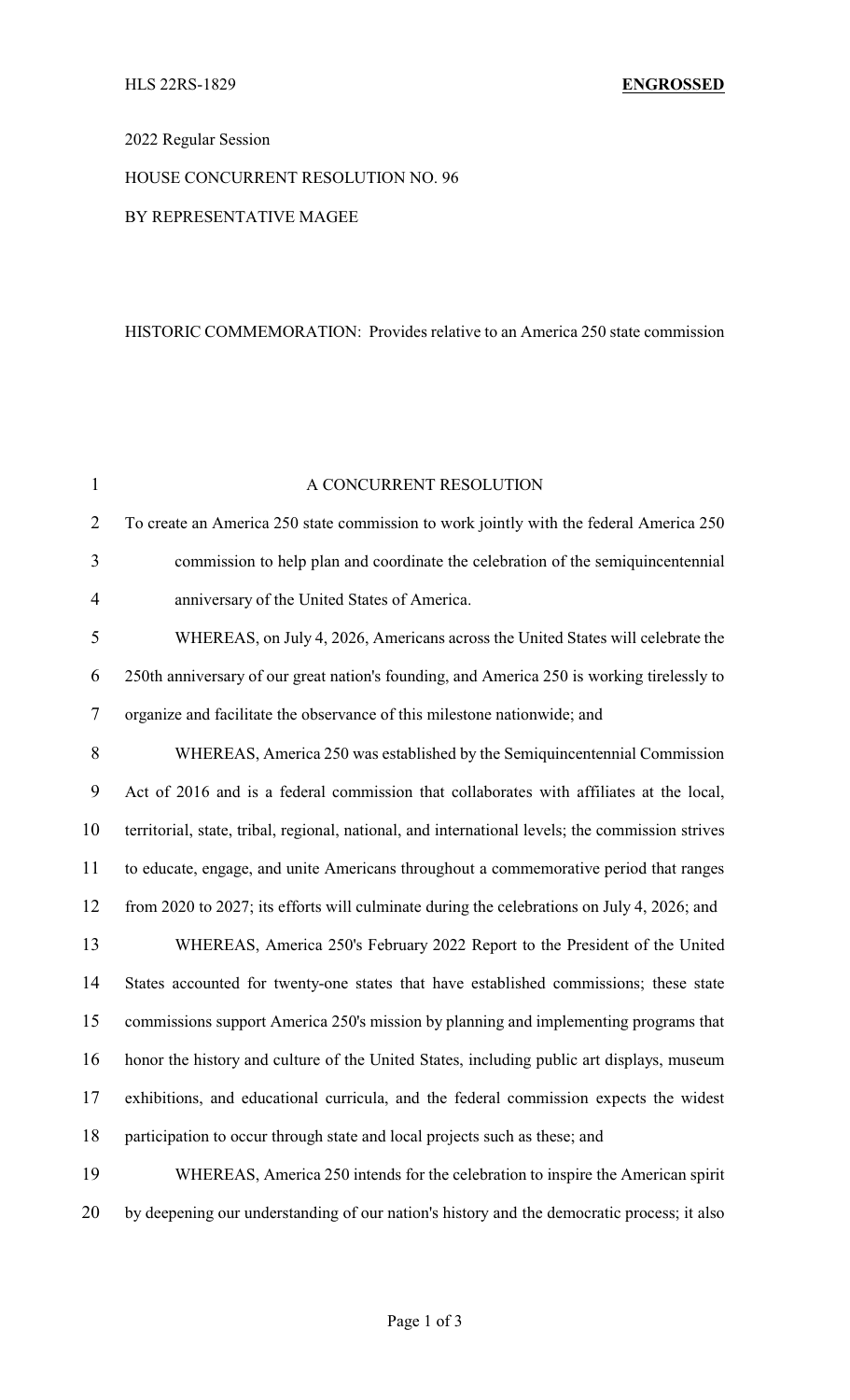strives to increase engagement in community and government and to foster unity between the "many" Americans and "one" nation; and WHEREAS, the state of Louisiana can pay tribute to our nation's most foundational values by joining in the celebration of the United States of America's two hundred fiftieth anniversary. THEREFORE, BE IT RESOLVED that the Legislature of Louisiana does hereby create an America 250 state commission to work jointly with the federal America 250 commission to help plan and coordinate the celebration of the semiquincentennial anniversary of the United States of America. BE IT FURTHER RESOLVED that the commission shall be composed of any members of the federal commission residing in the state of Louisiana as well as the following members: (1) The governor, or his designee. (2) The lieutenant governor, or his designee. (3) The secretary of state, or his designee. (4) The board of directors of the Louisiana Travel Association shall appoint one member. (5) The State Board of Elementary and Secondary Education shall appoint one member. (6) The president of the Louisiana Historical Association shall appoint one member. (7) The assistant secretary of the Louisiana Department of Culture, Recreation and Tourism, office of cultural development shall appoint one member. (8) The president of the Louisiana Association of Museums shall appoint one member. (9) The governor of the Order of the Granaderos y Damas de Galvez shall appoint one member. (10) The state archivist shall appoint one member. (11) The executive director of the Governor's Office of Indian Affairs shall appoint one member.